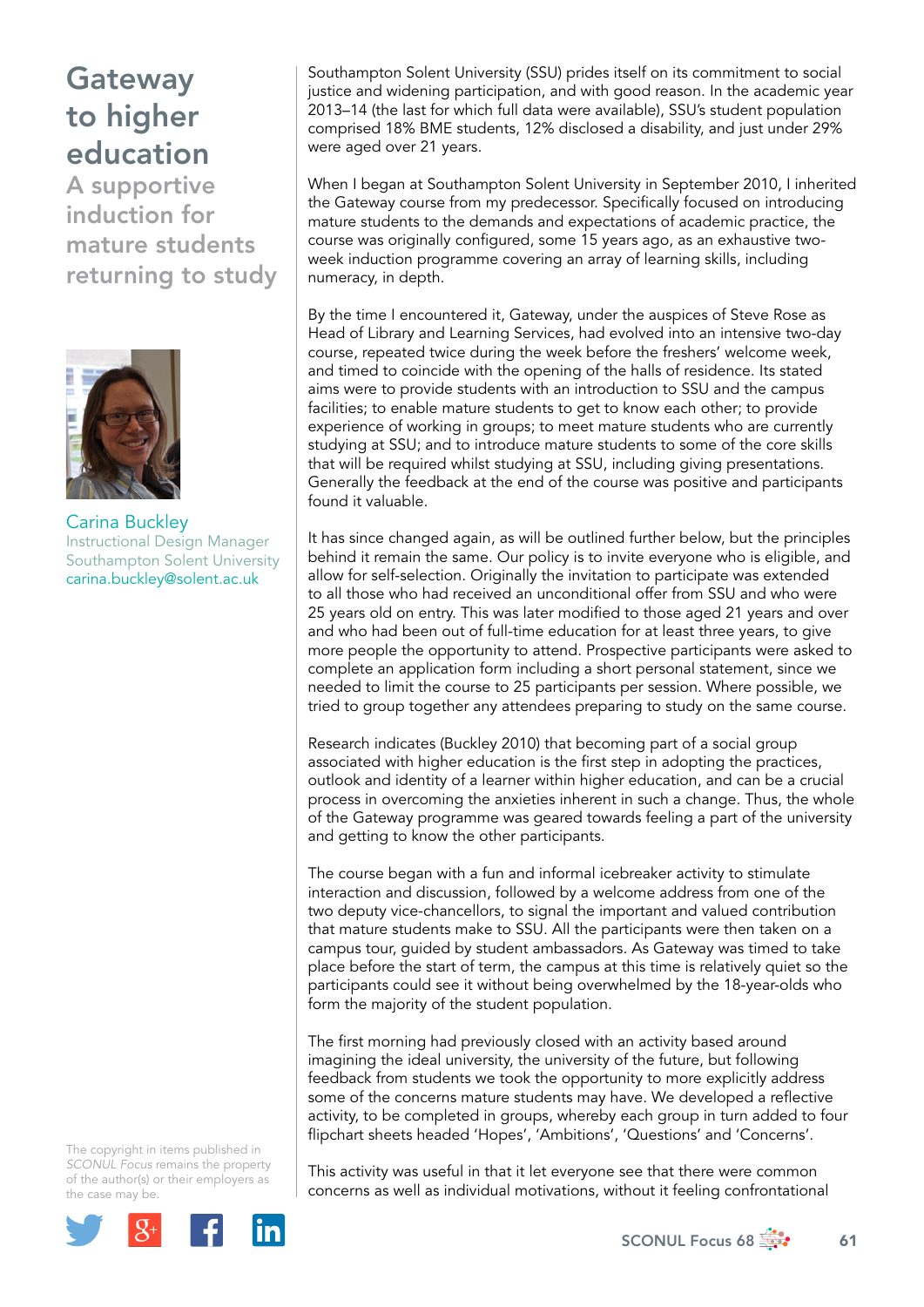## **Gateway** to higher education

A supportive induction for mature students returning to study

or too exposing. Aside from the perennial question about car parking, many participants were worried about balancing work and family with study, making friends, coping with the assignments, and generally leaving their comfort zones. In the ensuing discussion the participants were able to reassure each other around their concerns by realising that these feelings were just part and parcel of the return to education. Sharing hopes and ambitions helped to open up the possibilities that higher education can afford and was another means by which the course participants could find common ground.

Although we could address many of the questions raised immediately, we invited colleagues from student services and the library to join us over lunch as an informal drop-in clinic-type format to answer questions that were beyond our expertise. Lunch – which we provided – also involved the opportunity to chat to current mature students who had attended the Gateway programme the previous year, and hear directly from them about their experiences of their first year's study.

The afternoon continued with an introduction to Succeed@Solent (Solent Online Learning 2016), our online and open access learning skills guide housed in the VLE, followed by an introduction to the task to be completed the following day. We split the cohort up into four equal groups with each given a question concerned with an aspect of learning skills, such as 'What are the most important things to consider when writing a good essay?' Their goal was, by 15:00 the following day, to produce a ten-minute presentation answering their question, which they would then deliver to the other participants. They were encouraged to use Succeed as a resource, or anything else as they saw fit.

While every year there are some participants who are experienced in delivering presentations in their workplaces, there are as many who have never done anything like it before and who are terrified at the prospect. Group work and presentations are features of the majority of courses taught at SSU, so to be able to face what is a big challenge for some in a relatively safe environment is extremely valuable. To help this process, the last two activities of the day were problem-based tasks around communication and critical thinking, which were carried out in their new presentation groups so they could begin to work together. It was not unusual for the day to end with the swapping of phone numbers.

After an introduction to giving effective presentations, the majority of day two was dedicated to researching, compiling and practising the presentations. I circulated amongst the four groups, offering advice or encouragement as required, calling them for lunch and making sure they took a break, but otherwise letting them work independently. The presentations, to complete the course, were always moments of intense nerves followed by a sense of triumph and satisfaction, and even if they weren't always the best pieces of academic work ever, going through the process demystified academia and made the process seem much more manageable. Moreover, in a number of cases the friends made on Gateway lasted throughout the whole degree.

So why change it, if it is running so well? The overriding reason was one of resourcing. With only one person remaining to run the course, it is an intensive four days with a long administrative run-up. Pragmatics aside, there was also a danger of setting up unrealistic expectations for the students, of a way of teaching or being supported that would not necessarily be carried through once they were on their course. SSU as a whole is moving towards the principle of 'Blended learning by default' and so it seemed timely that the Gateway programme should also move in this direction.

The copyright in items published in *SCONUL Focus* remains the property of the author(s) or their employers as the case may be.



During the summer before the start of the 2015–16 academic year, the university successfully piloted an online interactive course called 'Get Ready for Solent', targeted specifically at international students due to arrive. This